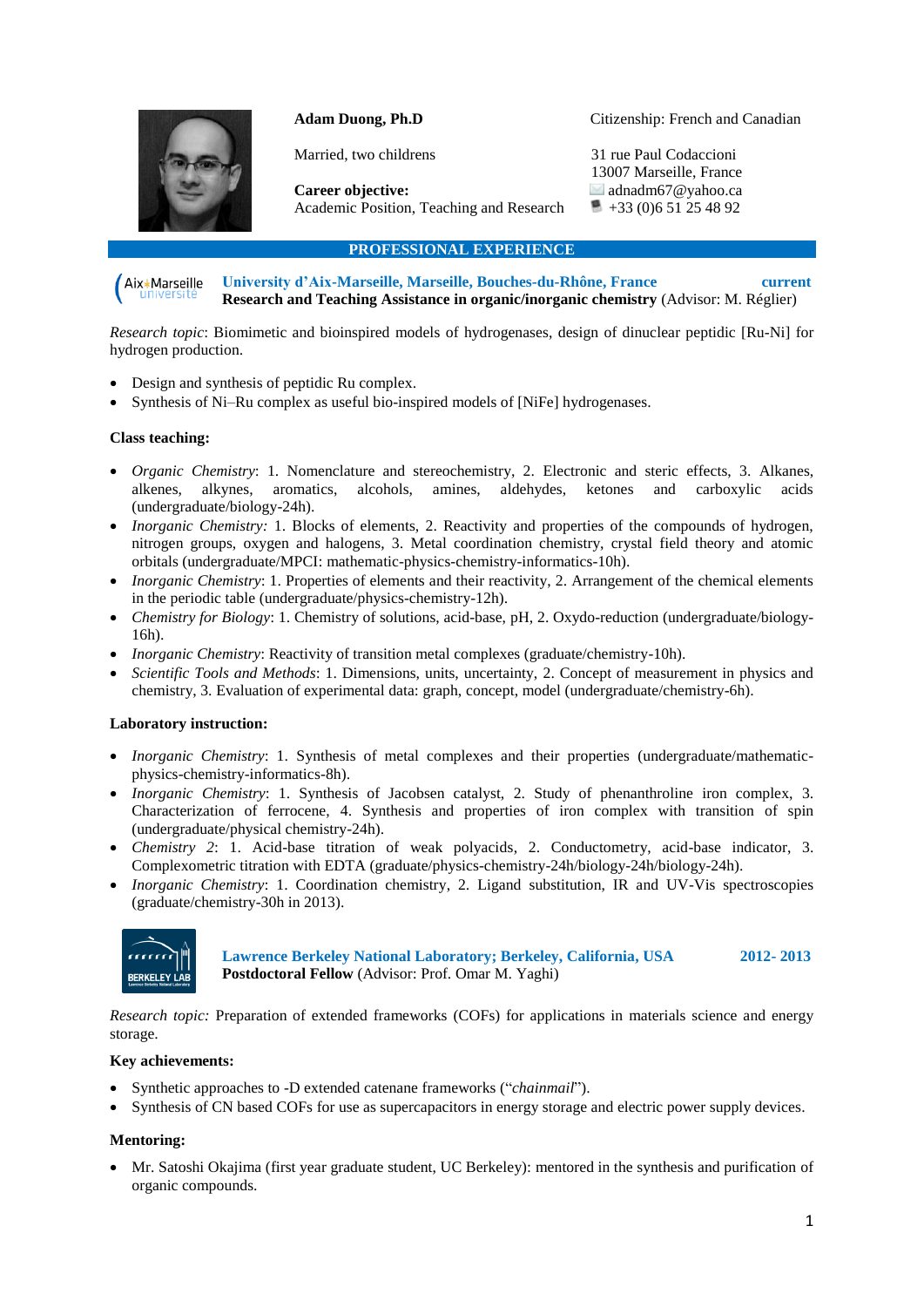

**University of California Los Angeles; Los Angeles, California, USA 2011-2012 Postdoctoral Fellow** (Advisor: Prof. Omar M. Yaghi)

*Research topic:* Design and preparation of novel organic building units to create new COFs and MOFs with controllable pore sizes.

### **Key achievements:**

- Metalation of porous COFs.
- Water adsorbents for thermal reservoir application: synthesis of zirconium metal-organic frameworks.

### **Mentoring:**

 Mr. Kyle Cordova (second year graduate student, UCLA): mentored in multistep synthesis of organic molecules.



**University of Montreal, Montreal, Quebec, Canada 2005-2011 Doctorate Research,** (Advisor: Prof. James D. Wuest)

*Research topic:* Design, synthesis and structures of 3D and 2D supramolecular networks held together by a combination of coordinative bonds and other intermolecular interactions.

#### **Key achievements:**

- Synthesis of ditopic ligands to explore their dual ability to direct association by the chelation of metals and the characteristic hydrogen bonding of diaminotriazinyl groups.
- Use of a hybrid organic/inorganic strategy for constructing materials in which coordinative bonds to metals are used in conjunction with other interactions, both to build the molecular components and to control their organization.
- 2D crystallizations to create thin films characterized by scanning tunneling microscopy.

## **Class teaching:**

- *Organic Chemistry 1*: 1. Electronic structure of organic molecules, 2. Nomenclature, 3. Stereochemistry, 4. Reaction mechanisms, 5. Principal functional groups in organic molecules (undergraduate/120h in 2008).
- *Organic Chemistry 2*: 1. Infrared spectroscopy, 2. Alcohols, 3. Ethers, 4. Aldehydes, 5. Carboxylic acids, 6. Enols/enolates, 7. Radical reactions, 8. Mass spectrometry (undergraduate/chemistry-60h in 2008, 60h in 2005).

### **Laboratory instruction:**

- *Experimental Chemistry 2*: 1. Sulfonation of polystyrene: Synthesis of a resin for ion exchange, 2. Complexes of transition metals, 3. Synthesis of Jacobsen's catalyst and its use in the enantioselective alkene epoxidation, 4. Extraction techniques, 5. Potentiometric titration of chlorides by precipitation of silver chloride salt (undergraduate/chemistry-150h in 2010, 161h in 2009/biochemistry-150h in 2011).
- *Experimental Chemistry 1*: 1. Acid-base titration, 2. Identification and characterization of organic molecules, 3. Recrystallisation and distillation, 4. Principles of combinatorial chemistry, 5. Synthesis of methyl salicylate, 6. Hydrolysis of acetylsalicylic acid and kinetics by absorbance (undergraduate/chemistry-75h in 2010, 160h in 2009, 160h in 2008, 160h in 2007, 160h in 2006).
- *Experimental Organic Chemistry 2*: 1. Identification of structures of organic molecules, 2. Utilization of NMR and IR spectroscopy techniques, 3. Analysis of functional groups (undergraduate/biochemistry-161h in 2007).

### **Mentoring:**

 Mr. Samir Khedri (undergraduate researcher, University of Montreal): mentored in the synthesis and characterization of organic and organometallic compounds.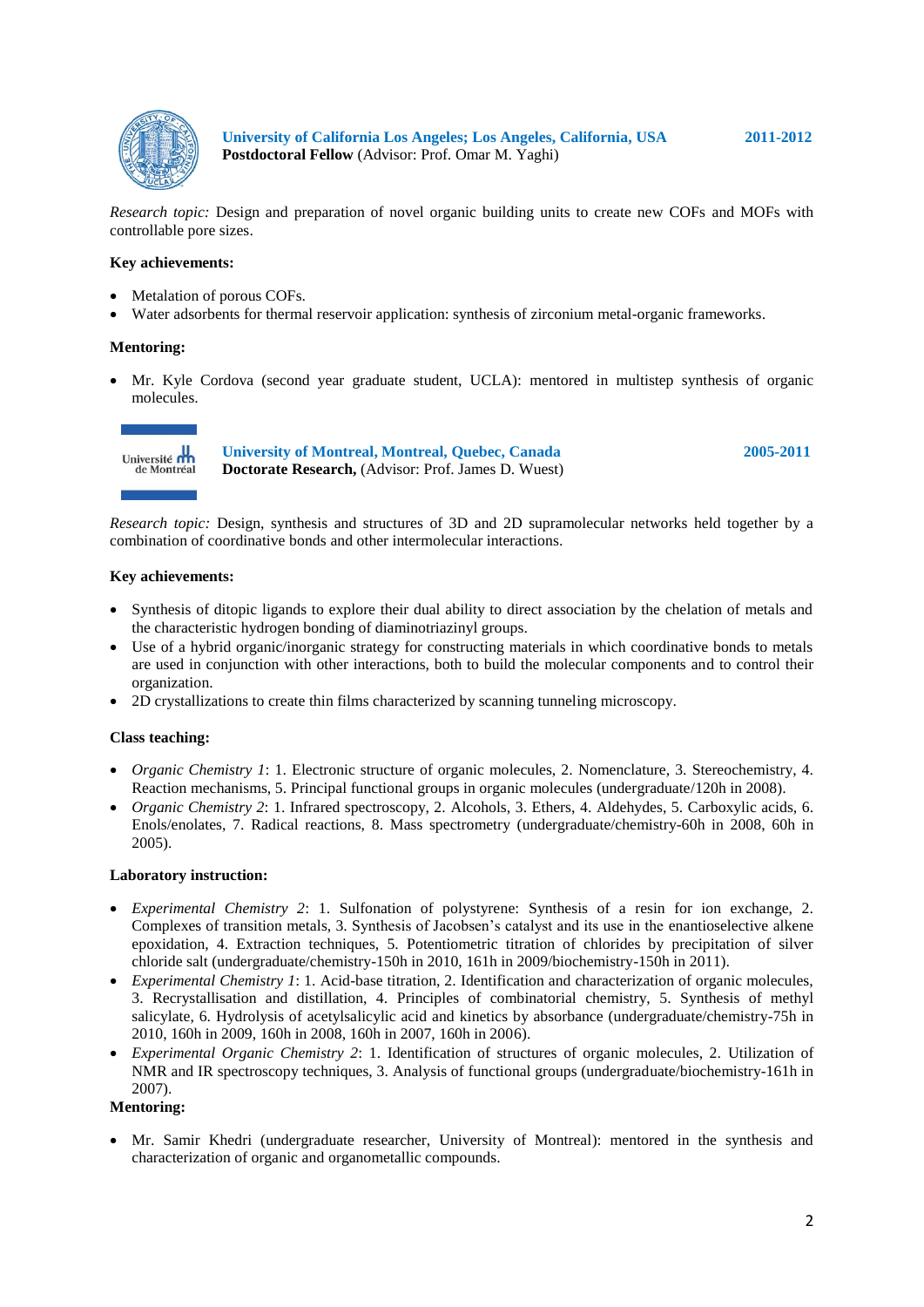

**University Louis Pasteur; Strasbourg, Bas-Rhin, France 2000-2004 Master Research** (Advisor: Dr. D. Mandon)

*Research topic:* Design, synthesis and structure of complexes based on the first row of transition metals for environment protection: potential strategy for water treatment.

#### **Key achievements:**

- Synthesis of helical ligand for selective coordination to transition metals in an aqueous solution containing  $Co(II)$ , Fe(II), Ni(II), Cu(II) and Zn(II).
- Preparation and coordination of a macrocycle based on tris(2-pyridylmethyl)amine for biomimetic catalysis.



**Centre de traumatologie et d'orthopédie, Illkirch, Bas-Rhin, France 2000 IUT Training Period** (Advisor: Dr. G. Férard)

Blood analysis in biomedical laboratory in collaboration with hospitals.

**EDUCATION**

| <b>University of Montreal, Department of Chemistry; Montreal, Quebec, Canada</b><br>Doctor of Philosophy (Ph. D.) in Chemistry (Advisor: Prof. James D. Wuest)<br>2011<br>Topic: Controlling Molecular Organization in Two and Three Dimensions Using Hydrogen Bonds, Metal<br>Coordination, and Other Interactions                                    |      |
|--------------------------------------------------------------------------------------------------------------------------------------------------------------------------------------------------------------------------------------------------------------------------------------------------------------------------------------------------------|------|
| <b>University Louis Pasteur, Department of Chemistry; Strasbourg, Bas-Rhin, France</b><br><b>DEA in Transition Metal Chemistry and Molecular Engineering (Advisor: Dr. D. Mandon)</b><br>2004<br>Topic: Coordination of 2,6-Bis[N-(2-methyl-8-quinolyl)carbamoyl]pyridine to Late Transition Metals of the<br>First Row: A Molecular Approach (Part 2) |      |
| <b>University Louis Pasteur, Department of Chemistry; Strasbourg, Bas-Rhin, France</b><br>2003<br>Maîtrise in Chemistry (Advisor: Dr. D. Mandon)<br>Topic: Coordination of 2,6-Bis[N-(2-methyl-8-quinolyl)carbamoyl]pyridine to Late Transition Metals of the<br>First Row: A Molecular Approach (Part 1)                                              |      |
| <b>University Louis Pasteur, Department of Chemistry; Strasbourg, Bas-Rhin, France</b><br><b>Licence in Chemistry</b>                                                                                                                                                                                                                                  | 2002 |
| <b>University Louis Pasteur, Department of Chemistry; Strasbourg, Bas-Rhin, France</b><br><b>DEUG</b> in Chemistry<br>2001                                                                                                                                                                                                                             |      |
| <b>University Robert Schuman; Illkirch, Bas-Rhin, France</b><br>Technical Diploma in Chemistry (Advisor: Dr. G. Férard)<br><b>2000</b><br>Topic: Medical analysis                                                                                                                                                                                      |      |

## **OTHER TRAINING AND QUALIFICATIONS**

- Well qualified and technically proficient research chemist with more than ten years laboratory experience and broad interests.
- Leading an original project in the world's highest-ranked chemistry research group (Yaghi Laboratory) according to Thomson-Reuters.
- Proficient in organic chemistry, including multi-step synthesis and purification by various methods.
- Proficient in inorganic chemistry, including synthesis of ligands and their coordination in inert conditions.
- Proficient in large-scale synthesis and handling air-sensitive/pyrophoric inorganic compounds by Schlenk and glove box techniques.
- Experienced in design, synthesis and characterization of covalent organic frameworks (COFs) and their use in gas storage and nanotechnology.
- Experienced in imaging techniques such as SEM, TEM, AFM and STM.
- Experienced in many analytical techniques, including NMR (liquid and solid), IR, X-ray diffraction, ESI-MS, UV-VIS, thermal analysis (TGA), and porosimetry.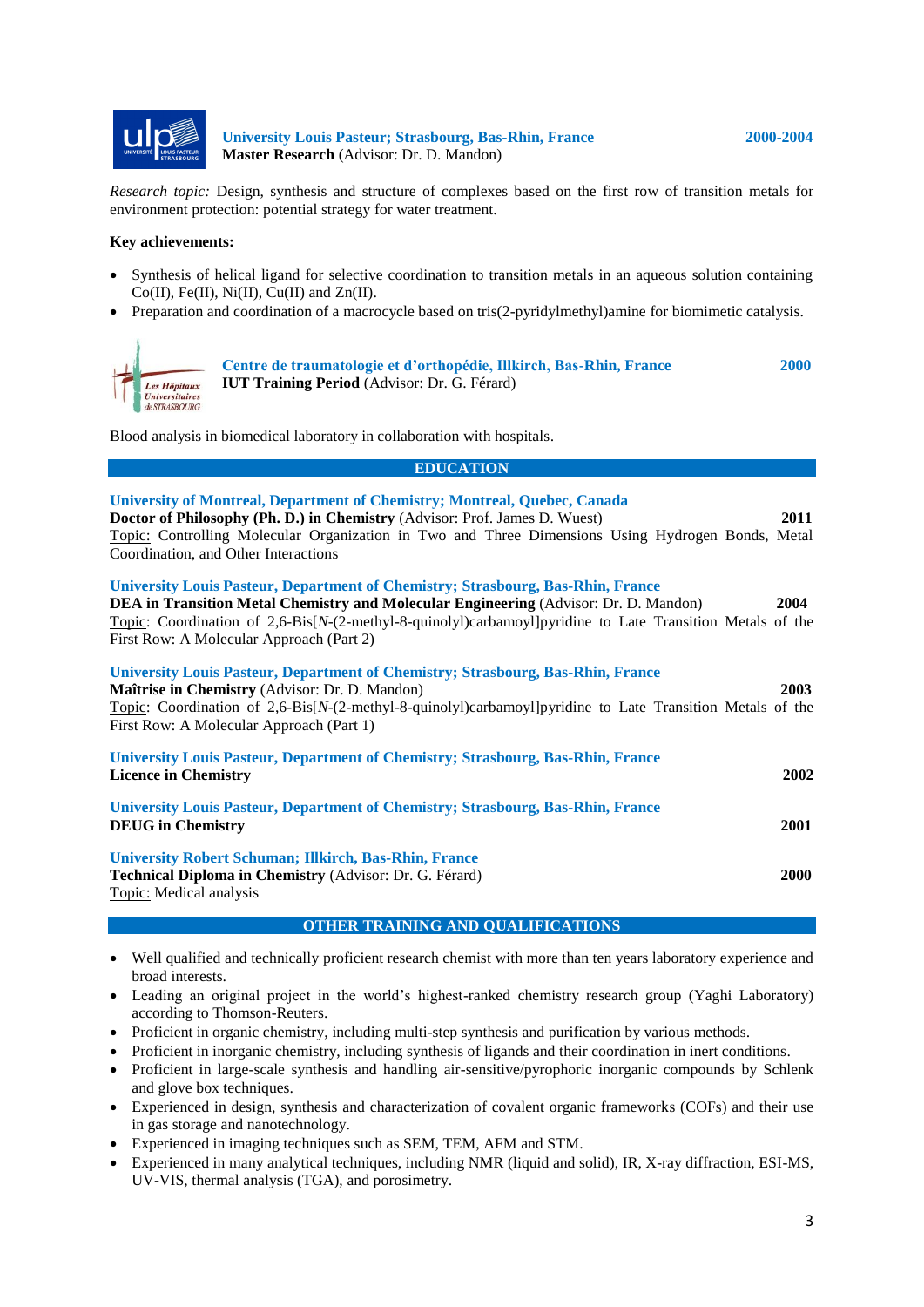- Experienced in writing reports, proposals, and successful manuscripts to top-tier scientific journals, including *J. Am. Chem. Soc*., *J. Org. Chem*., *Inorg. Chem*., *J. Phys. Chem*., *Langmuir*, *CrystEngComm*, and *Cryst. Growth Des*.
- Experienced in working in the highest safety standard environments (UdeM, UCLA, UC, Berkeley labs and LBNL) with very frequent safety audits and trainings, qualified in first aid, experienced in writing SOPs and participating in major laboratory housekeeping operations on a regular basis.
- Contribution to the elaboration of manuals for a new program: MPCI (math-physics-chemistry-informatics).
- Pedagogic training for teaching assistant, CEFES.

#### **PUBLICATIONS**

#### **Postdoctoral Publications:**

1. Zhang, Y.-B.; Su, J.; Furukawa, H.; Yun, Yifeng.; Gándara, Felipe.; **Duong, A**.; Zou, X.; Yaghi, O.M. "Single-Crystal Structure of a Covalent Organic Framework." *J. Am. Chem. Soc*. **2013**, *135*, 16336.

### **Doctoral Publications:**

- 2. **Duong, A**.; Dubois, M.-A.; Wuest, J. D. "2D Molecular Organization of Pyridinecarboxylic Acids Adsorbed on Graphite." *Langmuir* **2010**, *26(23)*, 18089-18096.
- 3. **Duong, A**.; Maris, T.; Wuest, J. D. "Structural Similarity of Hydrogen-Bonded Networks in Crystals of Isomeric Pyridyl-Substituted Diaminotriazines." *Cryst. Growth Des*. **2011**, *11(1)*, 287-294.
- 4. **Duong, A**.; Maris, T.; Wuest, J. D. "Syntheses and Structures of Isomeric Diaminotriazinyl Substituted 2,2'- Bipyridines and 1,10-Phenanthrolines." *J. Org. Chem*. **2011**, *76(5)*, 1333-1341.
- 5. **Duong, A**.; Maris, T.; Wuest, J. D. "Engineering Homologous Molecular Organization in 2D and 3D. Cocrystallization of Aminoazines and Alkanecarboxylic Acids." *CrystEngComm*. **2011**, *13*, 5571-5577 (**Cover Article**).
- 6. **Duong, A**.; Dubois, M.–A.; Maris, T.; Métivaud, V.; Yi, J.-H.; Nanci, A.; Rochefort, A.; Wuest, J. D. "Engineering Homologous Molecular Organization in 2D and 3D. Cocrystallization of Pyridyl-Substituted Diaminotriazines with Alkanecarboxylic Acids." *J. Phys. Chem. C*. **2011**, *115(26)*, 12908-12919.
- 7. **Duong, A**.; Maris, T.; Wuest, J. D. ["trans-Dichloridobis\[\(pyridin-4-yl\)boronic acid-κN\]palladium\(II\)](http://www.researchgate.net/publication/51490188_trans-Dichloridobis%28pyridin-4-yl%29boronic_acid-Npalladium%28II%29_dimethyl_sulfoxide_disolvate)  [dimethyl sulfoxide disolvate.](http://www.researchgate.net/publication/51490188_trans-Dichloridobis%28pyridin-4-yl%29boronic_acid-Npalladium%28II%29_dimethyl_sulfoxide_disolvate)" *Acta Cryst*. **2011**, *E67*, m518.
- 8. **Duong, A**.; Maris, T.; Wuest, J. D. "Using Pyridinyl-Substituted Diaminotriazines to Bind Pd(II) and Create Metallotectons for Engineering Hydrogen-Bonded Crystals." *Inorg Chem*. **2011**, *50(12)*, 5605-5618.
- 9. **Duong, A**.; Maris, T.; Métivaud, V.; Wuest, J. D. "Surrogates of 2,2'-Bipyridine Designed to Chelate Ag(I) and Create Metallotectons for Engineering Hydrogen-Bonded Crystals." *Cryst. Growth Des*. **2011**, *11(5)*, 2026-2034.
- 10. **Duong, A**.; Maris, T.; Wuest, J. D. ["Bis\(2](http://www.researchgate.net/publication/51490188_trans-Dichloridobis%28pyridin-4-yl%29boronic_acid-Npalladium%28II%29_dimethyl_sulfoxide_disolvate),2'-bipyrimidine-[kappa]^[2]N^[1],N^[1'])palladium bis(tetrafluoroborate)acetonitrile monosolvate." *Acta Cryst*. **2012.** *E68*, m1347.
- 11 Duong, A.; Maris, T.; Wuest, J. D. "Controlling Molecular Organization by Using Phenyl embraces of Multiple Trityl Groups", (en preparation).

### **SCIENTIFIC PRESENTATIONS**

- 1. **A. Duong**, "De la molécule aux matériaux pour l'énergie." Invited speaker, Trois-Rivière, June 2014.
- 2. **A. Duong**, "Molecular Tectonics and Reticular Chemistry: Strategies for Building Predictable Ordered Architectures." Invited speaker, Halifax, May 2013.
- 3. **A. Duong**, "Nucleophilic substitution  $SN_1$  and  $SN_2$ ". Lecture, Halifax, May 2013.
- 4. **A. Duong**, "Controlling Molecular Organization in Two and Three Dimensions Using Hydrogen Bonds, Metal Coordination, and Other Interactions." Thesis Defense, Montréal, June 2011.
- 5. **A. Duong**, T. Maris & J. D. Wuest, "Constructing Molecular Networks from Metallotectons." 94<sup>th</sup> Canadian Chemistry Conference and Exhibition, Montréal, June 2011.
- 6. **A. Duong**, T. Maris & J. D. Wuest, "Engineering Homologous Molecular Organization in 2D and 3D. Cocrystallization of Aminoazines and Alkanecarboxylic Acids." Ateliers Franco-Canadien de Chimie Supramoléculaire, Montréal, June 2011.
- 7. **A. Duong**, T. Maris & J. D. Wuest, "Learning About Molecular Association by Comparing the 2D and 3D Crystallization and Co-Crystallization of Aminotriazines." 93rd Canadian Chemistry Conference and Exhibition, Toronto, May 2011.
- 8. A. Duong, T. Maris & J. D. Wuest, "Self-assembly of Metallotectons to Create Networks." 90<sup>th</sup> Canadian Chemistry Conference and Exhibition, Winnnipeg, May 2007.
- 9. A. Duong, T. Maris & J. D. Wuest, "Use of Metal Coordination to Direct Supramolecular Assembly." 89<sup>th</sup> Canadian Chemistry Conference and Exhibition, Halifax, June 2006.